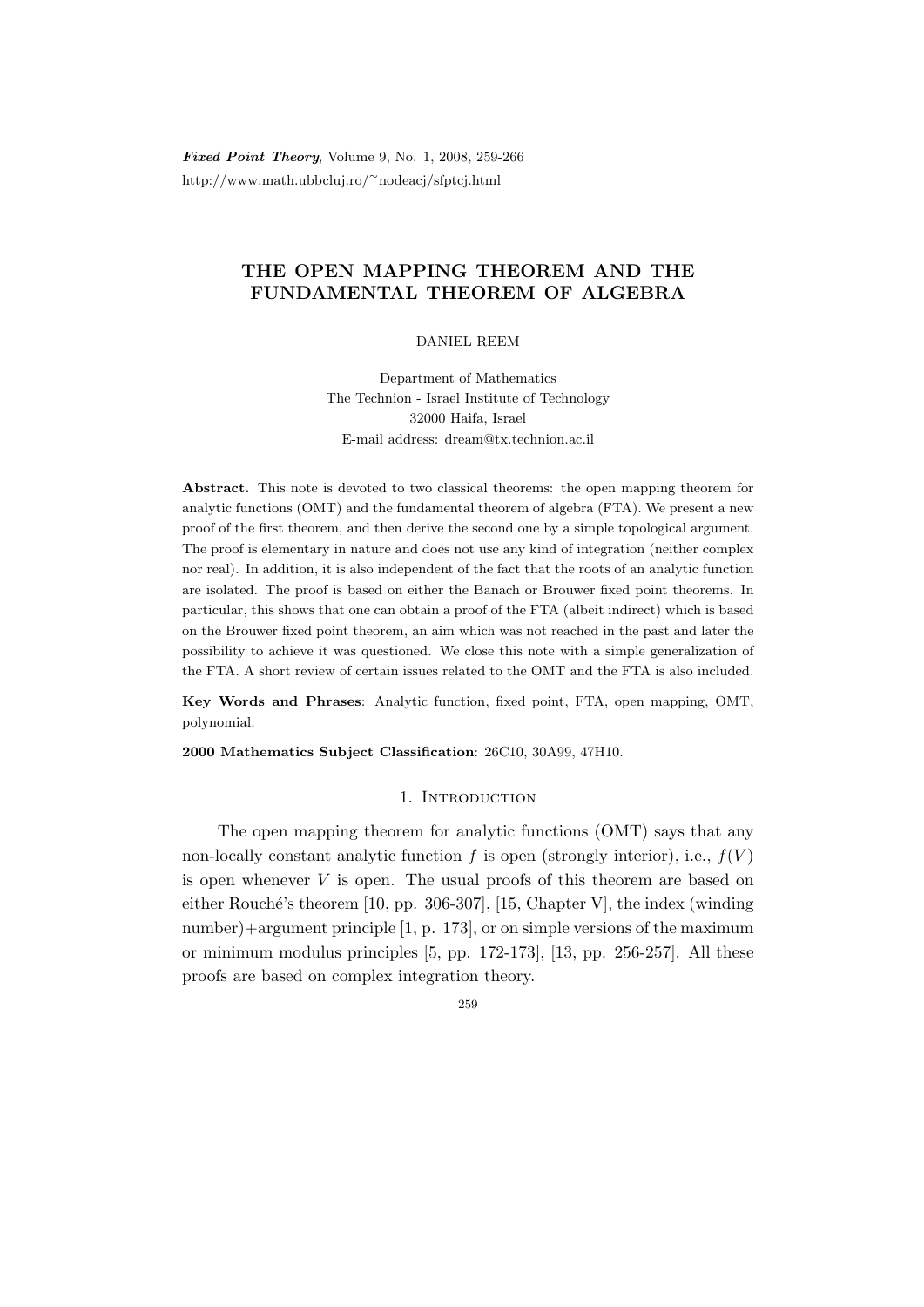#### 260 DANIEL REEM

Since the theorem "is topological in nature", mathematicians sought a proof which is topological in nature, and uses minimal analytical theory. In particular, it should not use the "usual sophisticated machinery of analysis" [19], such as development in power series or integration. In various places [7, p. 260], [17, p. 93], [18, p. 2], [20, p. viii] such a proof is regarded as elementary, and this philosophy is well expressed in the book of G. T. Whyburn [20].

In 1952, it seemed that such a proof was found by H. G. Eggleston and H. D. Ursell [7]. This was mentioned by Eggleston and Ursell, and also by Whyburn in his review [19]. The proof is elementary in the sense that one uses only the fact that  $f'$  exists, and does not use the development of  $f$  in power series, or apply integration directly to it. However, a careful reading of the proof shows that it is based on an integral definition of the index, and also on the properties of the complex exponent function  $t \mapsto \exp(it)$  and the number  $\pi$  (see below), and hence it does use the usual machinery of analysis.

Another attempt to find "an elementary" proof was by C. J. Titus and G. S. Young [17]. They established a theorem which is elementary in the above sense and implies the OMT, assuming one knows that  $f$  is light, i.e., that for any c, the roots of the equation  $f(z) = c$  are isolated. They however could not establish the lightness of  $f$  (in an elementary way).

Later, by modifications of the arguments in [7], Whyburn [20, p. 76] obtained a proof which bypassed the integral definition of the index and seemed apparently elementary, but again, a careful reading of it shows that it is still based on either integration or power series, since it is based on the definition and properties of the complex exponent function  $t \mapsto \exp(it)$  and the number  $\pi$ . (See [1, pp. 43-46] for discussion and formal definition of them using power series. The definition  $\exp(it) = \cos(t) + i\sin(t)$  which is used in [20, p. 53] can be considered as formal only after one gives a formal non-geometric definition of  $cos(t)$ ,  $sin(t)$  and  $\pi$ , and proves some basic trigonometric formulas. See [8, pp. 432-438] where this is done by use of integrals.)

We note in addition that all these proofs are not elementary in the usual sense, for example because they are long and based on hard theorems, such as the Jordan curve theorem or considerations from degree theory. Especially this is true for that of Whyburn, which is much longer and based on results of several chapters of his book.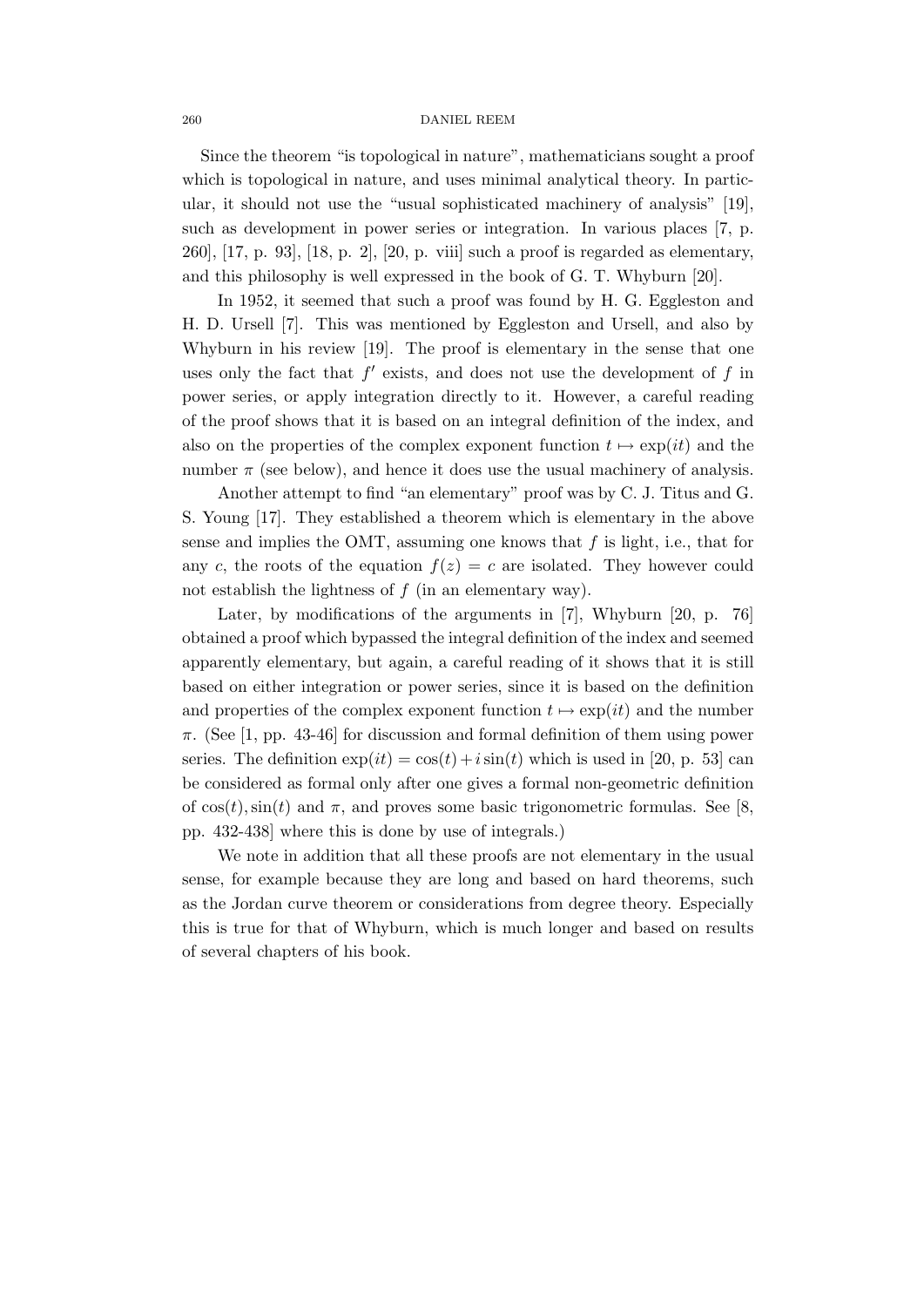Here we present a new proof of the OMT which is elementary in the usual sense of the word (short, not based on hard theorems or hard arguments), and is not based on complex integration theory. In fact, it is not based on integration of any kind. Another property of this proof is that it does not use the fact that  $f$  is light. As far as we know, with the exception of the proof mentioned in [9], all known proofs of the OMT are based on this fact. Our proof is based on either the Brouwer or the Banach fixed point theorems (so in fact it can be considered as elementary only in the latter case). Since the proof is also based on the theory of power series [1, pp. 39-46], and on the Weierstrass definition of analytic function as one which can be locally developed in power series, it is not elementary in the sense described earlier.

As a corollary of this theorem we obtain the fundamental theorem of algebra  $(FTA)$  by a simple topological argument ( $\mathbb C$  is connected). In particular, this shows that one can obtain a proof (albeit indirect) of the FTA based on the Brouwer fixed point theorem. This is interesting, because in the past there was an attempt to do it (by B. H. Arnold [3]) but this attempt failed [4] due to a serious mistake. Moreover, about 35 years later it was shown by A. Aleman [2] that it is impossible to prove the FTA by the Brouwer fixed point theorem if one tries to use the methods of [3], i.e., that there is no hope to correct the mistake in [3]. This cast doubt on the possibility of proving the FTA by applying the Brouwer fixed point theorem.

It is interesting to note in this connection that there does exist a proof of the FTA which is based on a fixed point theorem (the Lefschetz fixed point theorem; see [14]). In addition, a careful reading of the proof of the FTA given in [21] shows that one of its ingredients is an argument similar to the one appearing in the proof of the Banach fixed point theorem.

We also note that the connection between the OMT and the FTA is not new. For example, R. L. Thompson [16] proved that the FTA is equivalent to the open mapping theorem for polynomials. In addition, the elementary proof of the FTA by S. Wolfenstein [21], and the proof of the generalization of the FTA by M. Reichaw (Reichbach) [12, p. 160] are also related to connectedness and open mappings, but their arguments are different from ours. (They use the fact that f is locally open when  $f'(x) \neq 0$ , that  $f'(x) = 0$  only on a finite set of points A when f is a polynomial, and that  $\mathbb{C}\backslash A$  is connected. In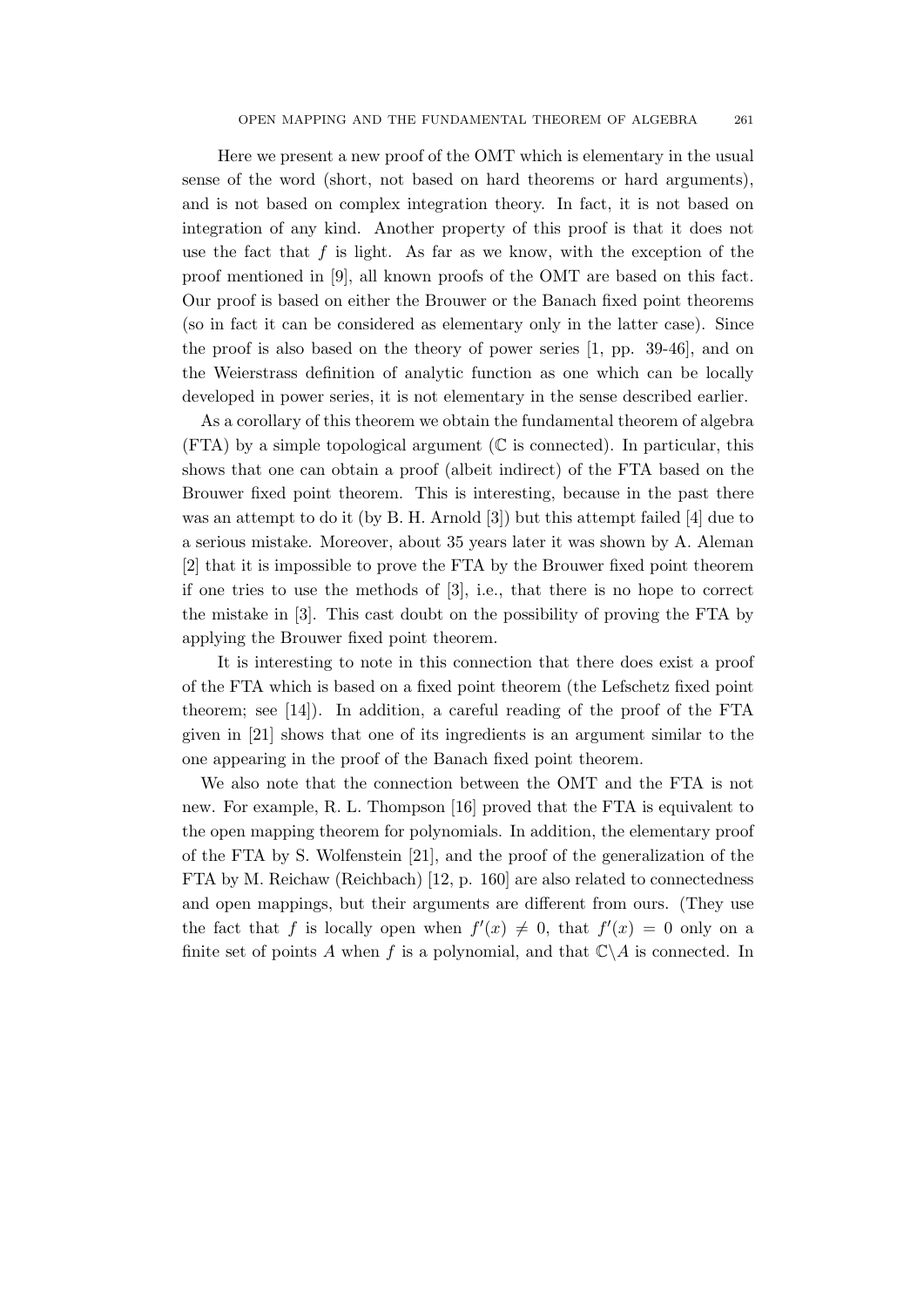262 DANIEL REEM

comparison, in our proof we merely use the fact that  $\mathbb C$  is connected and it is irrelevant whether  $f'(x)$  vanishes.)

Finally, we note that we were informed about two things related to our proofs. First, S. Reich has told us that the topological argument we use for proving the FTA was also independently mentioned by him in [11], as a remark on Thompson's paper. Second, R. B. Burckel has told us recently that there is another elementary proof of the OMT, due to F. S. Cater [6]. As mentioned in [6], there is another elementary proof of the OMT in the book of S. Lang [9, pp. 77-78]. These two proofs are also based on power series and do not use integration of any kind. However, the arguments in both proofs are different from ours.

## 2. Proof of the OMT and the FTA

We need the following simple lemma. It can be easily proved (and improved) by use of integrals ( $T(y) - T(x) = \int_{[x,y]} T'(z) dz$ ), but also without integrals as below.

**Lemma 2.1.** Let  $B \subseteq \mathbb{C}$  be nonempty and convex. If  $T : B \to \mathbb{C}$  is differentiable and  $\sup_{\xi \in B} |T'(\xi)| \leq a$ , then T is Lipschitz on B with a Lipschitz constant not greater than  $\sqrt{2}a$ .

**Proof.** We can write  $T = u + iv$  where  $u, v : B \to \mathbb{R}$  are differentiable. Let  $\xi_1, \xi_2 \in B$  and let  $\gamma(t) = \xi_1 + (\xi_2 - \xi_1)t, t \in [0, 1]$  be the line segment connecting them. Since  $|u_x|^2 + |u_y|^2 = |T'|^2 \leq a^2$  by the Cauchy-Riemann equations, the real version of Lagrange's mean value theorem and the Cauchy-Schwarz inequality imply that

$$
|u(\xi_1)-u(\xi_2)|=|u(\gamma(0))-u(\gamma(1))|=|(u(\gamma))'(t)|\leq \|\nabla u(\gamma)\||\xi_1-\xi_2|\leq a|\xi_1-\xi_2|.
$$

The same holds for v. Hence

$$
|T(\xi_1) - T(\xi_2)| = \sqrt{|u(\xi_1) - u(\xi_2)|^2 + |v(\xi_1) - v(\xi_2)|^2} \le \sqrt{2}a|\xi_1 - \xi_2|.
$$

**Theorem 2.2.** Let  $f(z)$  be a non-locally-constant analytic function defined in an open set  $V \neq \emptyset$ . Then f is open, i.e.,  $f(U)$  is open whenever  $U \subseteq V$  is open.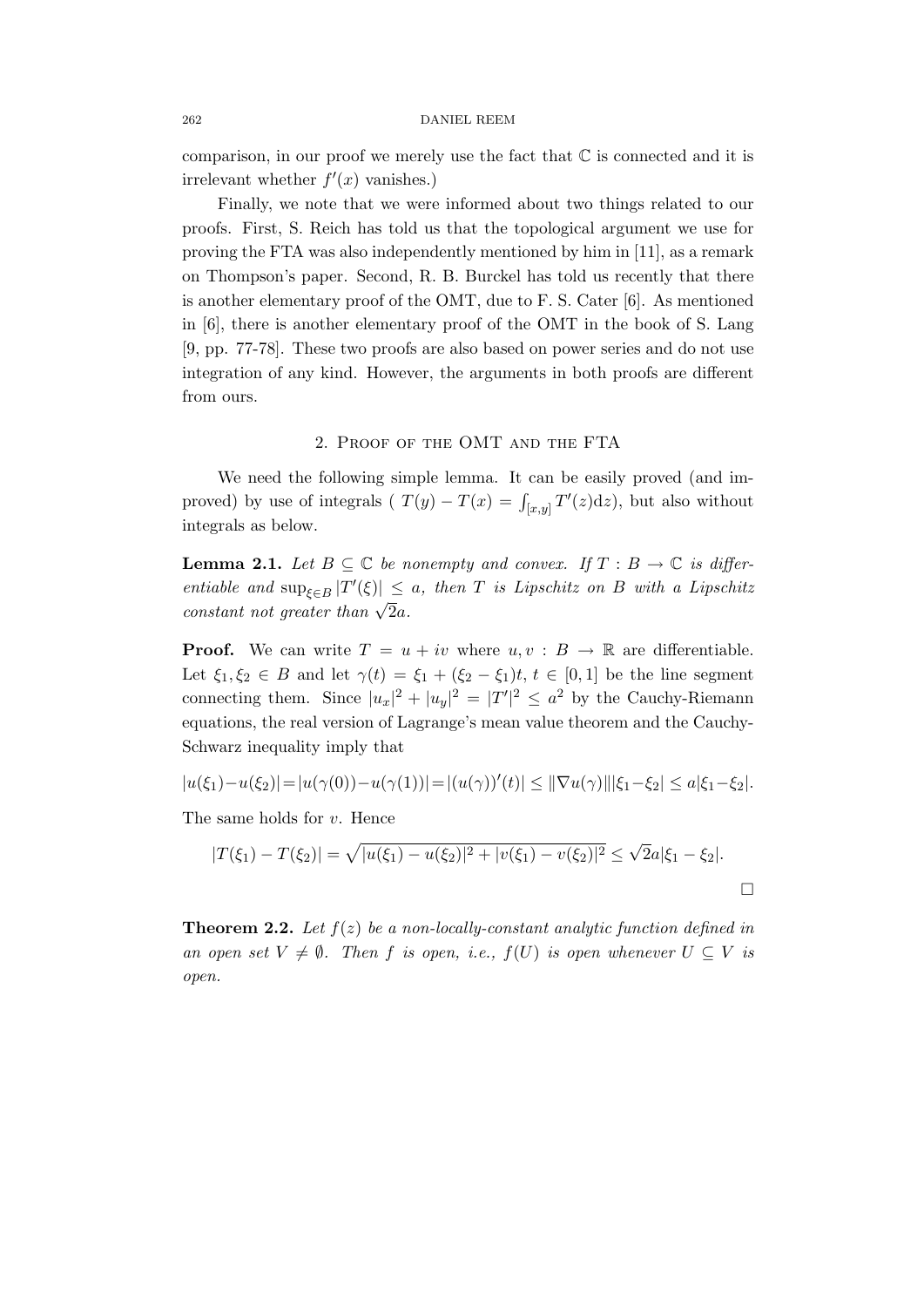**Proof.** Suppose  $\emptyset \neq U \subseteq V$  is open, and let  $z_0 \in U$  and  $w_0 = f(z_0) \in f(U)$ . It should be proved that there exists  $r > 0$  such that the open ball  $B(w_0, r)$  of radius r and center  $w_0$  is contained in  $f(U)$ , i.e., that for any  $w \in B(w_0, r)$ , the equation  $w = f(z)$  has a solution  $z \in U$ .

Since f is analytic, it can be represented as  $f(z) = \sum_{k=0}^{\infty} a_k(z - z_0)^k$  in a neighborhood of  $z_0$ . Let  $1 \leq k \in \mathbb{N}$  be the minimal index for which the coefficient  $a_k$  does not vanish. Such k exists, because otherwise f is locally constant in that neighborhood of  $z_0$  (and in fact globally constant if V is also connected, by the identity/uniqueness theorem). We can write  $f(z) =$  $a_0 + (z - z_0)^k (a_k + h(z - z_0))$ , where  $a_0 = w_0$  and

$$
h(\xi) = \sum_{p=k+1}^{\infty} a_p \xi^{p-k}.
$$

By the change of variables  $\xi = z - z_0$ , the equation  $f(z) = w$  becomes

$$
\xi^k = \frac{w - w_0}{a_k + h(\xi)}.\tag{1}
$$

Now it is tempting to take root and transform this equation to a fixed point equation and then to use a corresponding fixed point theorem, but one should be careful, because there are several candidates for the root, and each one of them has a line of discontinuity. Let  $g_1, g_2$  be the complex functions defined by

$$
g_1(\xi) = |\xi|^{\frac{1}{k}} \cdot e^{i\frac{\arg(\xi)}{k}}, \quad g_2(\xi) = |\xi|^{\frac{1}{k}} \cdot e^{i\frac{\text{Arg}(\xi)}{k}}.
$$

Roughly speaking,  $g_1$  and  $g_2$  are " $\xi^{1/k}$ ". Formally,  $g_1$  and  $g_2$  are right inverses of the function  $G(\xi) = \xi^k$ , i.e.,  $G(g_1(\xi)) = G(g_2(\xi)) = \xi$ . The reversed equalities  $g_1(G(\xi)) = \xi$ ,  $g_2(G(\xi)) = \xi$  are not necessarily true (take  $k = 2$  and  $\xi = -1$  for example). Because  $0 \le \arg(\xi) < 2\pi$  and  $-\pi \le \text{Arg}(\xi) < \pi$ ,  $g_1$  and g<sub>2</sub> are continuously differentiable in  $\mathbb{C}\setminus([0,\infty)\times\{0\})$  and  $\mathbb{C}\setminus((-\infty,0]\times\{0\})$ respectively. In other words,  $g_1$  ( $g_2$ ) is continuously differentiable at any  $\xi \neq 0$ with  $Arg(\xi) \neq 0$   $(Arg(\xi) \neq -\pi)$ .

Since  $\lim_{\xi \to 0} h(\xi) = 0$ , there exists  $0 < \rho$  sufficiently small such that  $B[z_0, \rho] \subset U$ , and such that  $|a_k/2| < |h(\xi) + a_k|$  and  $\text{Arg}(a_k/(h(\xi) + a_k)) \in$  $(-\pi/8, \pi/8)$  for all  $\xi$  in the small closed ball  $B[0, \rho] = \overline{B(0, \rho)}$ . Let

$$
0 < r \le \min(|a_k/2|\rho^k, (1/(2\alpha))^k),
$$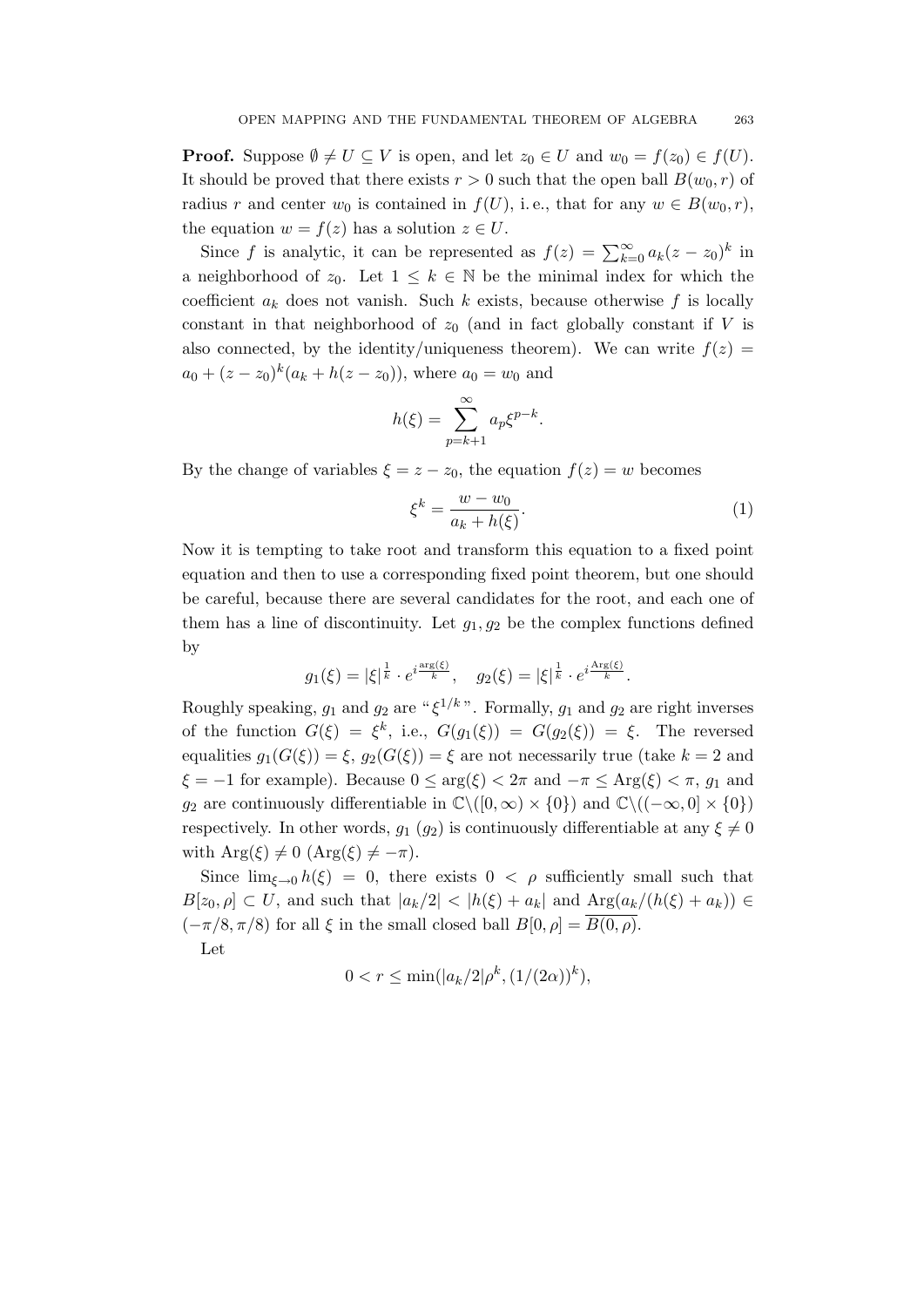where

$$
\alpha = (1/k) \cdot |2/a_k|^{3 - \frac{1}{k}} \cdot (1 + \sup_{|\xi| \le \rho} |h'(\xi)|).
$$

The reason for choosing these values will become clear in a moment. We claim that the ball  $B(w_0, r)$  is contained in  $f(U)$ . To see this, fix  $w \in B(w_0, r)$ . It can be assumed that  $w \neq w_0$ , because otherwise  $w = f(z_0)$  and we are done. It suffices to show that (1) has a solution  $\xi \in B[0, \rho]$ . Consider the equation

$$
\xi = g\left(\frac{w - w_0}{h(\xi) + a_k}\right) \equiv T(\xi). \tag{2}
$$

Here we take  $g = g_1$  if  $\text{Re}((w - w_0)/a_k) < 0$  and  $g = g_2$  otherwise. By applying the function  $G(\xi) = \xi^k$  to (2), we see that any solution of (2) is a solution of (1) (the converse is not necessarily true because it may happen that  $g(G(\xi)) \neq \xi$ , so it suffices to show that (2) has a solution  $\xi \in B[0, \rho]$ .

T is well defined in  $B[0, \rho]$  by the choice of  $\rho$ . In addition, it is continuously differentiable there, because  $(w - w_0)/(h(\xi) + a_k)$  is outside the discontinuous set (ray) of g. (For example, if  $g = g_1$ , then  $Arg((w - w_0)/(h(\xi) + a_k))$  $Arg(a_k/(h(\xi) + a_k)) + Arg((w - w_0)/a_k) \notin (-\pi/8, \pi/8)$  by the choice of  $\rho$ .)

By the choice of  $\rho$  it follows that  $|T(\xi)| \leq |2r/a_k|^{\frac{1}{k}}$  for  $\xi \in B[0,\rho]$ , so  $T(B[0, \rho]) \subseteq B[0, \rho]$  by the choice of r. Since T is continuous, we can finish the proof by applying the Brouwer fixed point theorem to (2). However, we will show below that the more elementary Banach fixed point theorem suffices for this purpose. By the choice of r and  $\alpha$ ,

$$
|T'(\xi)| = \frac{|w - w_0|^{\frac{1}{k}} \cdot |h'(\xi)|}{k \cdot |h(\xi) + a_k|^{3 - \frac{1}{k}}} \le \alpha \cdot r^{\frac{1}{k}}, \ \forall \xi \in B[0, \rho],
$$

so  $\sup_{\xi \in B[0,\rho]} |T'(\xi)| \leq 0.5$ , again by the choice of r. Thus, by Lemma 2.1, T is Lipschitz on  $B[0, \rho]$  with a Lipschitz constant not greater than  $0.5\sqrt{2}$ 1. Since  $B[0, \rho]$  is a complete metric space, the Banach fixed point theorem implies that (2) has a (unique) solution  $\xi \in B[0, \rho]$ .

**Theorem 2.3.** Let  $1 \le m \in \mathbb{N}$  and let  $f : \mathbb{C} \to \mathbb{C}$ ,  $f(z) = a_m z^m + \ldots + a_1 z + a_0$ , be a polynomial of degree m  $(a_m \neq 0)$ . Then f is surjective, i.e.,  $f(\mathbb{C}) = \mathbb{C}$ . In particular,  $0 \in f(\mathbb{C})$ , *i.e.*, *f* has a root.

**Proof.** Since  $f(\mathbb{C})$  is nonempty  $(f(0) \in f(\mathbb{C}))$  and open (by Theorem 2.2), it suffices to show that it is closed, because then, the fact that  $\mathbb C$  is connected will imply that  $f(\mathbb{C}) = \mathbb{C}$ .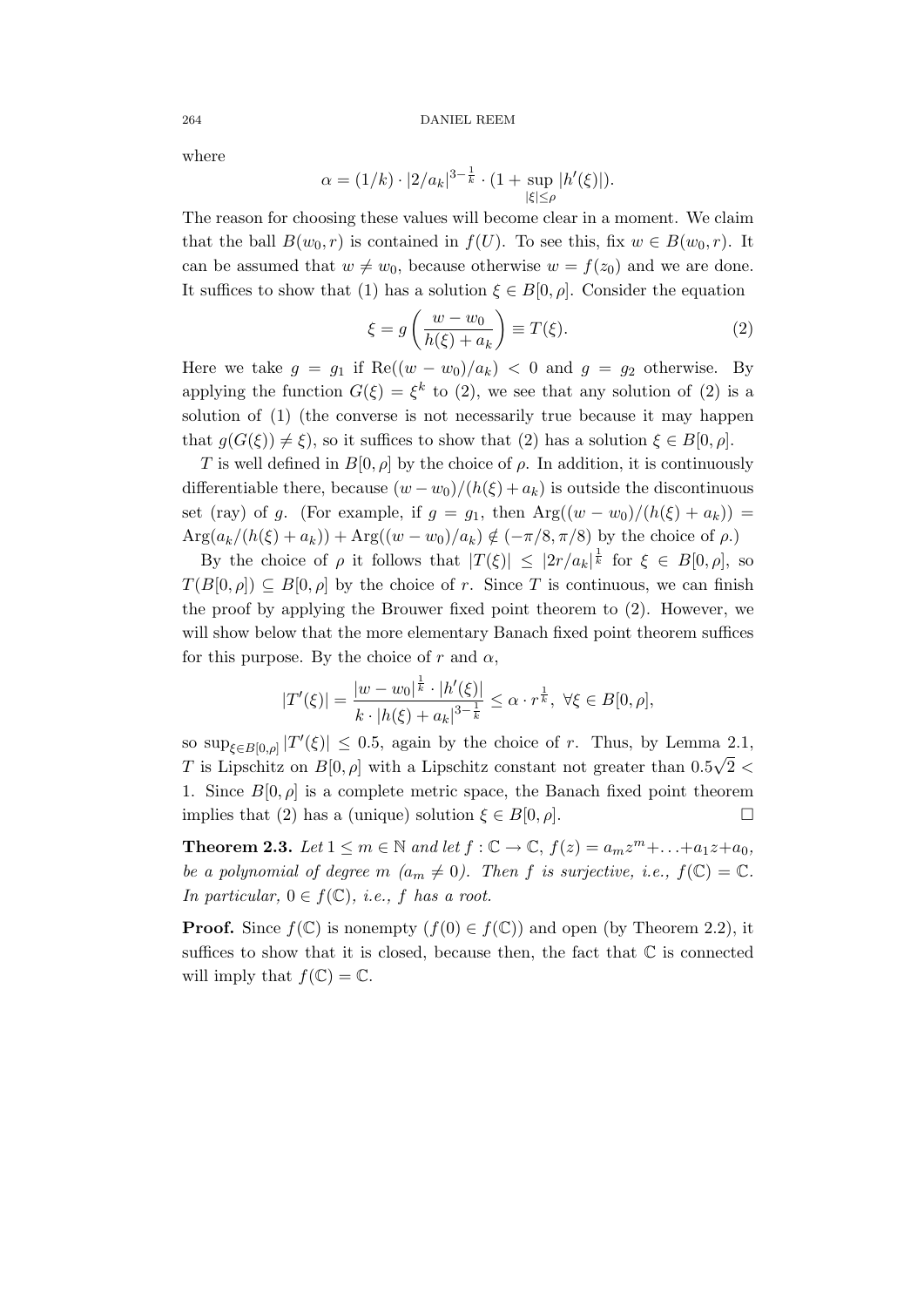Let  $(z_n)_n$  be a sequence of complex numbers with the property that  $f(z_n) \to$  $w \in \mathbb{C}$ . In particular,  $(f(z_n))_n$  is bounded. Hence the sequence  $(z_n)_n$  is bounded, because otherwise

 $\overline{\lim}_{n\to\infty} |f(z_n)| = \overline{\lim}_{n\to\infty} |(z_n)^m| \cdot |a_m + \frac{a_{m-1}}{a_m}|$  $\frac{m-1}{z_n} + \ldots + \frac{a_0}{(z_n)}$  $\frac{a_0}{(z_n)^m}| = \infty \cdot |a_m| = \infty.$ 

Thus  $(z_n)_n$  has a convergent subsequence  $z_{n_k} \to z \in \mathbb{C}$ , so  $w = f(z)$  since f continuous.

We finish by remarking that the above proof implies that Theorem 2.3 can be obviously generalized as follows: an entire analytic function  $f$  is surjective if and only if its image is closed. It would be interesting to obtain a simple necessarily and/or sufficient condition for this in terms of the coefficients of f. Unfortunately, with the exception of the condition that almost all its coefficients vanish, i.e., that it is a polynomial, we do not know any such condition.

Nevertheless, one can indeed obtain some simple sufficient conditions for f to be surjective in terms of a possible representation that it might have. A trivial example is when  $f$  is a composition of two surjective mappings. Another example is when  $f(z) = p(q(z)) + q(1/q(z))$ , where p and q are non-constant polynomials and  $q$  is a non-constant analytic function which does not vanish, such as  $g(z) = \exp(\alpha z)$ ,  $\alpha \neq 0$ . Indeed, suppose  $p(z) =$  $\sum_{k=0}^{n} a_k z^k$ ,  $q(z) = \sum_{k=0}^{m} b_k z^k$  where  $a_n \neq 0$ ,  $b_m \neq 0$ , and let  $w \in \mathbb{C}$  be given. Since  $a_n \neq 0, b_m \neq 0$ , the FTA and a simple manipulation imply that there exists  $t \neq 0$  such that  $p(t) + q(1/t) = w$ . Because  $q(\mathbb{C}) = \mathbb{C}\setminus\{0\}$  by Picard's theorem, there exists  $z \in \mathbb{C}$  such that  $g(z) = t$ , so  $f(z) = w$  and f is surjective. Hence, for instance, the function  $f(z) = \cos^7(z^2 + z + i) - 3\cos(z^2 + z + i) + 1$ is surjective, and in particular it has a root.

Acknowledgments. I would like to thank Simeon Reich and Robert B. Burckel for some useful remarks and for making me aware of references [6] and [11].

### **REFERENCES**

[1] L.V. Ahlfors, Complex Analysis: An Introduction to the Theory of Analytic Functions of One Complex Variable, Second edition, McGraw-Hill Book Co., New York, 1966.